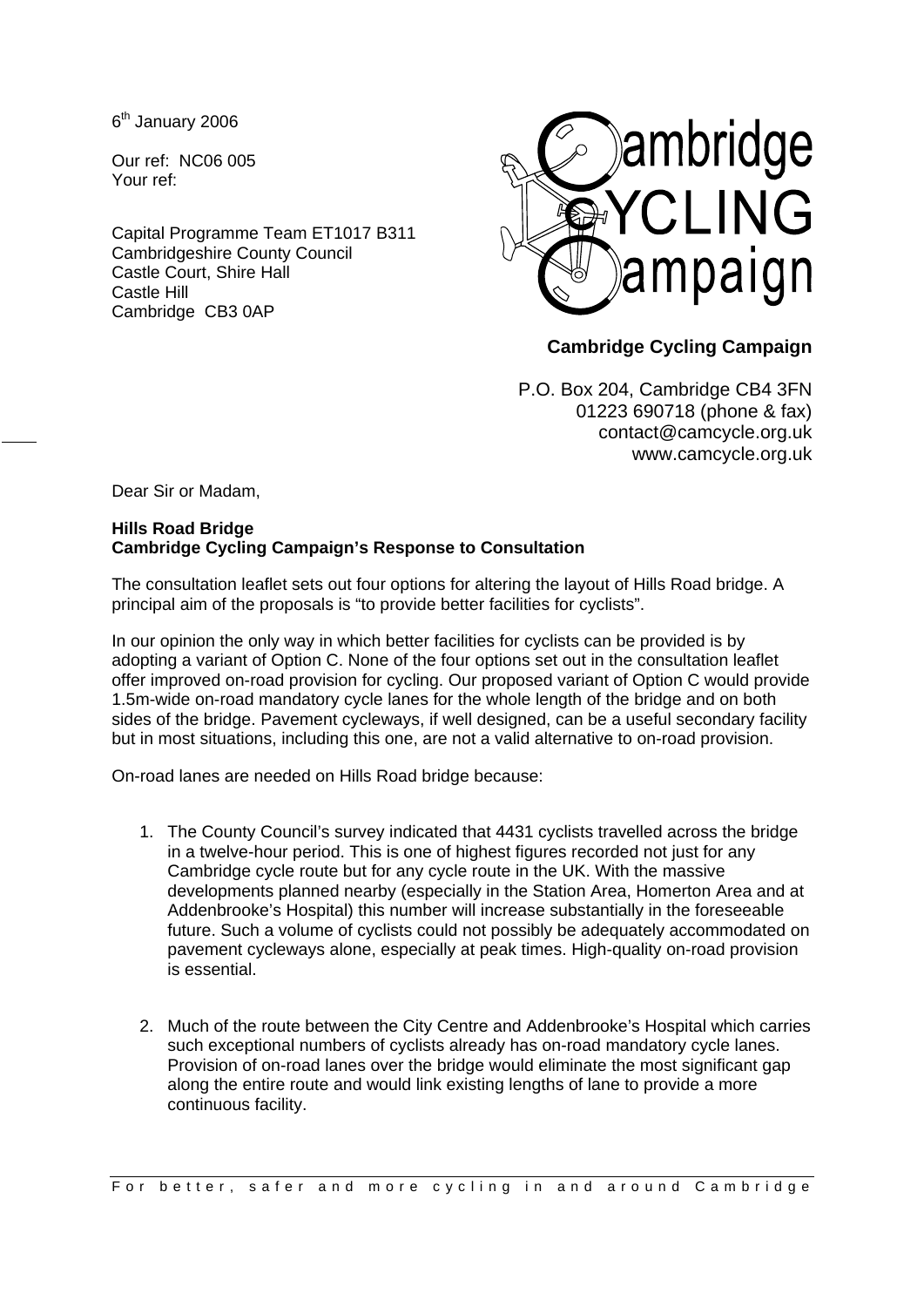- 3. Where cyclists have a choice of on-road mandatory cycle lanes or pavement cycleways, as along Hills Road between Long Road and Hills Road bridge, our surveys show that a substantial majority prefer to use the on-road cycle lanes. Given this very clear preference, this is the kind of provision that is required if cycling is to be encouraged.
- 4. Government advice clearly indicates that on-road provision for cyclists is preferable to pavement provision. In the hierarchy of provision for cyclists set out in Local Transport Note LTN04, pavement cycleways come at the lowest point in the hierarchy ("Consider last: conversion of footways/footpaths to unsegregated shareduse cycle tracks alongside the carriageway").
- 5. The difficult junctions at both ends of the bridge rule out any easy way for pavement cyclists wishing to travel straight ahead or to turn right to do so. The consultation leaflet states that the pavement cycleways offered are "safer than on-road cycling". We consider this to be extremely questionable given the difficulties that many pavement cyclists will encounter at the road junctions which is where most of the cycle accidents occur.
- 6. Difficulties at the junctions will mean that many cyclists will continue to use the road whatever provision is made for pavement cycling. If on-road cycle lanes are not provided, they will face intimidation from motorists who believe that they should be on the pavement.

## Our Proposed Variant of Option C in more Detail

1. Widths

We propose the following widths: Shared-use pavements 3.1m wide on each side of the road. On-road mandatory cycle lanes 1.5m wide on each side of the road. Two vehicle lanes each 3m wide on each side of the road. Central double white lines 0.29m.

2. Bridge Strengthening, Crash Barriers and Guard Rails We consider it essential that the weak areas beneath the footways on both sides of the bridge should be strengthened with new beams at the same time as the other bridge improvements are carried out. Crash barriers to prevent HGVs from going onto the weak areas would destroy any possibility for adequate cycle and pedestrian facilities across the bridge.

We ask that existing pedestrian guard rails on and in the vicinity of the bridge be removed and that no new ones be installed when the bridge is redesigned. They present a hazard for on-road cyclists who may be crushed against them by vehicles, especially HGVs. The rails extending from the Homerton Street junction up along the southern side of the bridge are a particular concern for cyclists coming out of Cherry Hinton Road alongside two streams of right-turning vehicles.